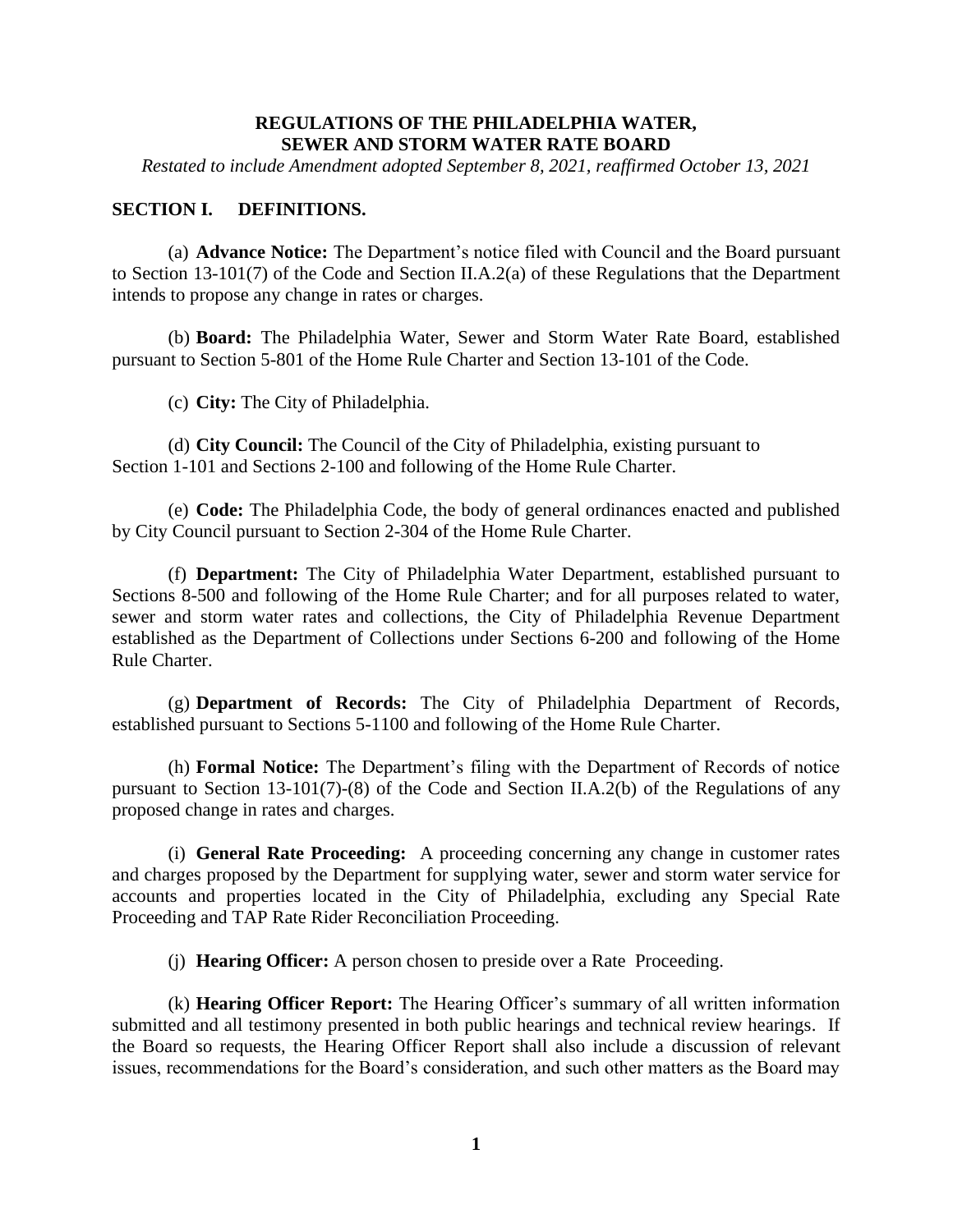dictate. The Board may establish procedures for Special Rate Proceedings and TAP-R Reconciliation Proceedings that do not require a Hearing Officer Report.

(l) **Home Rule Charter:** The Philadelphia Home Rule Charter, as adopted pursuant to the Pennsylvania First Class City Home Rule Act, April 21, 1949, P.L. 665, 351 Pa. Code §1- 100 et seq.

(m)**Participant:** Any individual, corporation or other entity affected by the Department's proposed rates and charges who timely notifies the Board of a desire to participate in the technical review hearings. A Participant may give that notice as soon as the date of the filing of Advance Notice and, unless the Board specifically grants permission to join the Rate Proceeding later, no later than seven (7) days after the filing of Formal Notice. Both the Department and, if one is appointed, the Public Advocate will be deemed to be Participants without notification to the Board.

(n) **Public Advocate**: A qualified firm, organization or individual(s) appointed to represent the interests of Small User Customers pursuant to a formal City contract.

(o) **Rate Determination:** The Board's final, written decision pertaining to proposed rates and charges in any Rate Proceeding.

(p) **Rate Proceeding:** A proceeding pursuant to the process described in the Regulations governing the Board's review, evaluation and determination in General Rate Proceedings, Special Rate Proceedings, and TAP-R Reconciliation Proceedings.

(q) **Reconciliation Statement:** A TAP-R Reconciliation Statement.

(r) **Regulations:** These regulations adopted by the Board.

(s) **Small User Customers:** All residential and small business customers of the Department within the City of Philadelphia, typically with 5/8 inch meters*.*

(t) **Special Rate Proceeding:** A proceeding (a) concerning a proposed change in rate structure, which has not more than a de minimis impact on residential customer bills, arising from a City Council ordinance, or a change in State or Federal law, that, due to factors beyond the Department's ability to control, cannot reasonably be addressed in a General Rate Proceeding or (b) required to be initiated as a Special Rate Proceeding pursuant to a Rate Determination.

(u) **TAP-R:** Tiered Assistance Program Rate Rider Surcharge rates.

(v) **TAP-R Reconciliation Proceeding:** A proceeding concerning the review of a Reconciliation Statement filed by the Department with the Board for TAP-R. A TAP-R Reconciliation Proceeding may be consolidated with a General Rate Proceeding.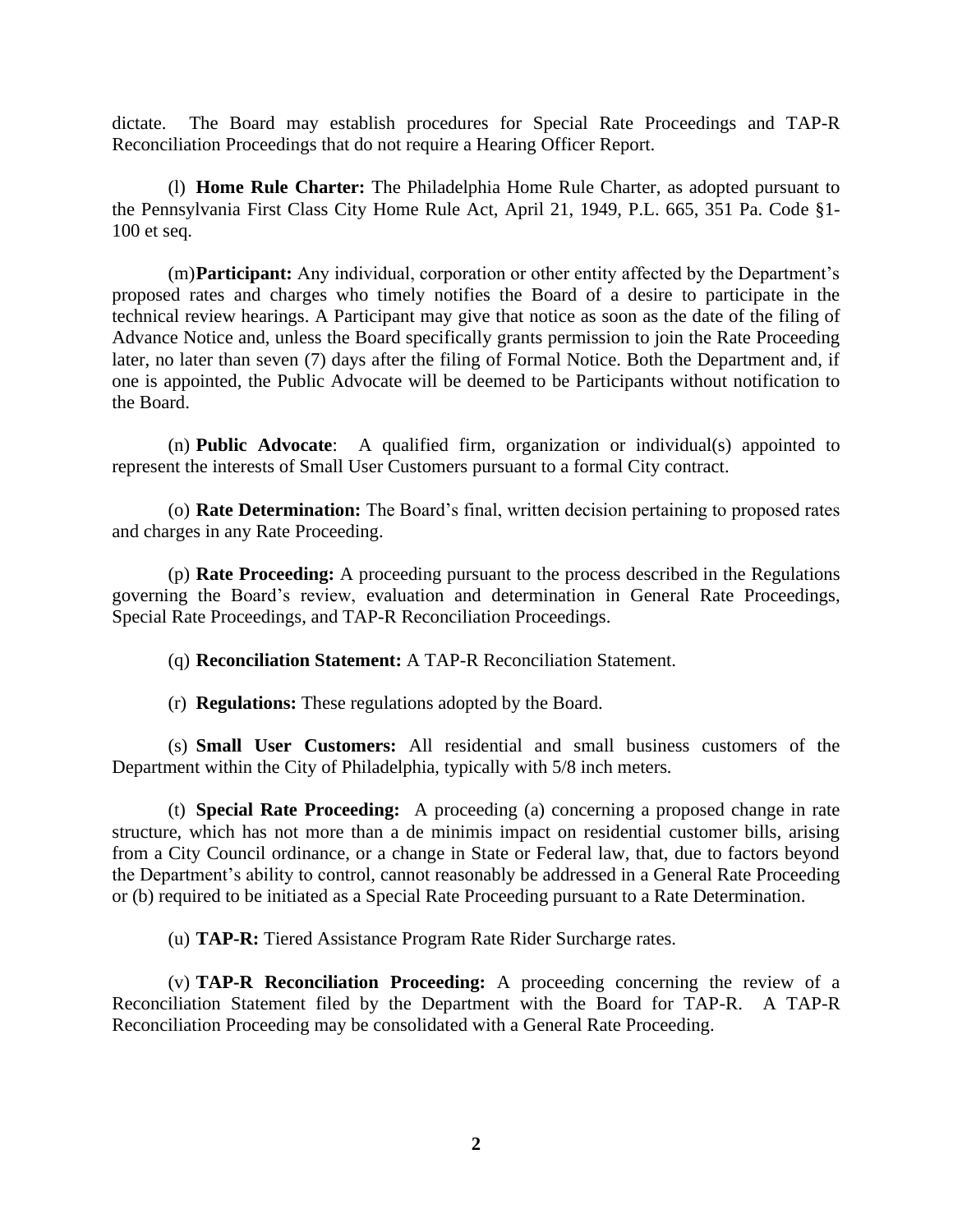# **SECTION II. PROCESS FOR SETTING WATER, SEWER AND STORM WATER RATES AND CHARGES**

#### **A. General Provisions**

The following provisions apply to all Rate Proceedings.

#### **1. Purpose.**

(a) Pursuant to Section 5-801 of the Home Rule Charter, the Board shall evaluate and determine proposed changes to the rates and charges fixed for supplying water, sewer and storm water service for accounts and properties located in the City of Philadelphia. In conducting the Rate Proceeding and reaching its Rate Determination, the Board shall adhere to the standards set forth in Section 13-101 of the Code.

(b) The Regulations establish an open and transparent process for public input and comment on proposed rates and charges. Consistent with Section 13-101, Rate Proceedings shall be conducted within 120 days of the filing of the Formal Notice and shall address rates and charges and any service-related issues relevant thereto. If the Board is unable to act on proposed rates and charges within 120 days of the filing of the Formal Notice, and so must extend the duration of the Rate Proceeding, the Water Department may establish emergency rates and charges on a temporary basis pending a final determination by the Board.

#### **2. Department Filings.**

(a) The Department shall file its Advance Notice with City Council and the Board. The Advance Notice shall include all documents that the Department intends to file with the Formal Notice pursuant to Section II.A.2(c) hereof (although those documents may be amended between the Advance Notice and Formal Notice).

(b) The Department shall file its Formal Notice with the Department of Records no less than thirty (30) days after its filing of the Advance Notice with City Council and the Board. The Formal Notice shall include all documents required by Section II.A.2(c) and such other documents as the Department believes will be useful to the Participants and the Board. The Formal Notice shall clearly highlight any changes from the Advance Notice, and shall explain the rationale for such changes.

(c) Except as otherwise provided in Section II.C for TAP-R Reconciliation Proceedings or Section II.D for Special Rate Proceedings, the documents that the Department files with its Advance Notice and Formal Notice shall include, but not be limited to, the following:

(1) clear estimates of the effects of the proposed rate changes on customer bills, including, but not limited to, the estimated average percentage Small User bill increase;

(2) all financial, engineering and other data upon which the proposed rates and charges are based;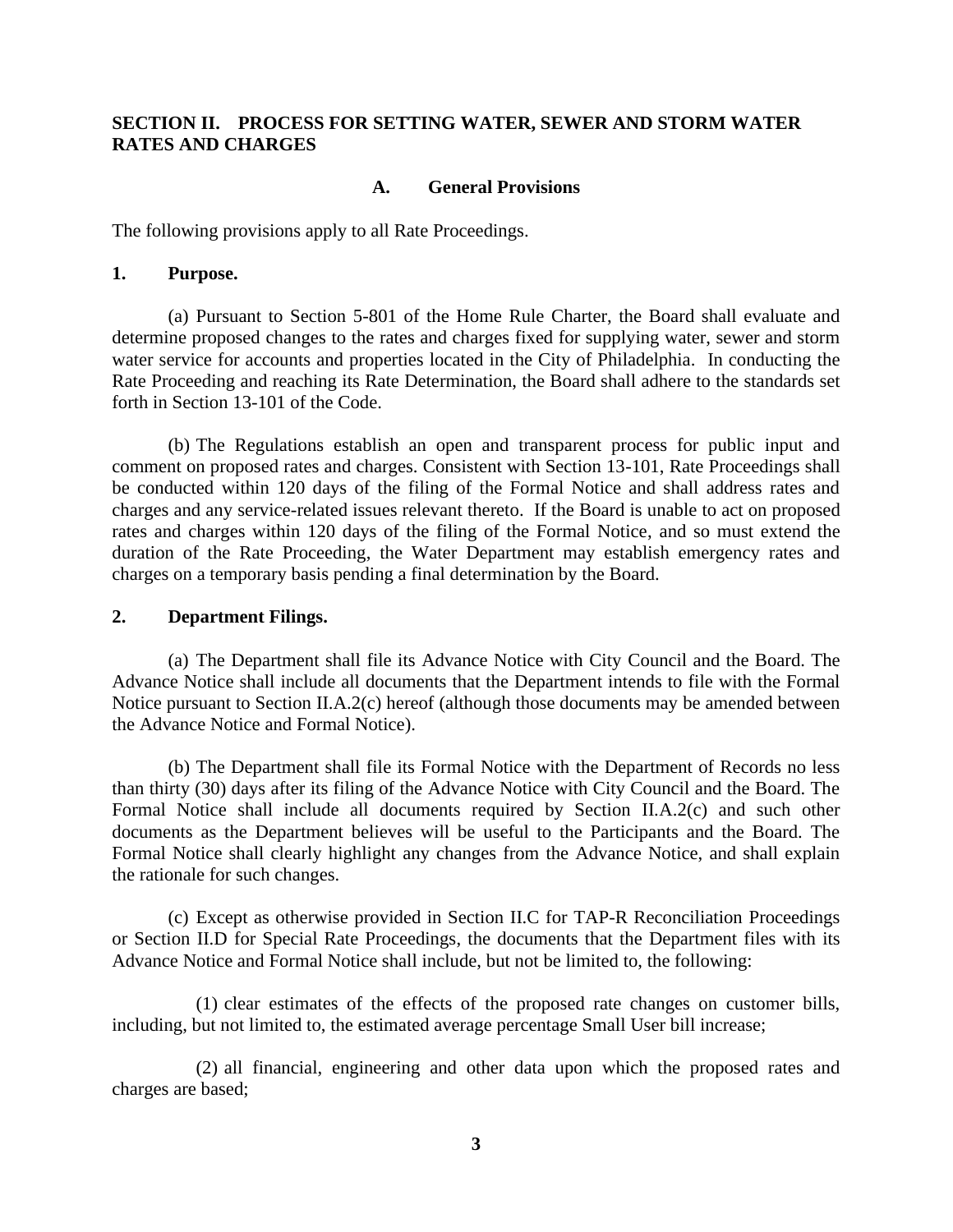(3) evidence demonstrating that such rates and charges (A) were developed in accordance with sound utility rate making practices, (B) are consistent with current industry standards for such rates and charges, and (C) are consistent with the Department's bond covenants and other legal requirements; and

(4) a summary fact sheet, designed for the layperson, that explains the proposed rates and charges, the need for such rates and charges, and the information relied upon by the Department to develop and support such proposed rates and charges.

(d) The Board shall post the Advance Notice and the Formal Notice, with all accompanying documents, on the Board's website for public review and the convenience of the Participants. The Board, by itself or through the Department of Records, also shall provide public notice of the Advance Notice and Formal Notice by advertising in accordance with Section 8-407 the Home Rule Charter and Section 21-1703 of the Code.

(e) Beginning when the Department makes its Advance Notice and until the close of the final public hearing, the Department shall post notice of the proposed changes in rates and charges, including the estimated average percentage Small User bill increase, in conspicuous locations in all Water Department and Water Revenue Bureau offices that accept customer payments or that provide customer walk-in service. In addition to the notice provided by the Department of Records, the Board and the Department may publish additional advertisements in newspapers or on the Internet to bring the proposed changes in rates and charges to the attention of affected customers.

(f) The Department may incorporate certain documents by reference in its Advance Notice and Formal Notice. Such documents must be specifically enumerated, shall be deemed a part of the Advance Notice and Formal Notice, and shall be incorporated into the record. The documents that may be incorporated by reference are documents ordinarily produced by the City of Philadelphia other than for the Department's rate request. Documents incorporated by reference must be publicly available on City-owned web pages.

#### **3. Decision on Changes in Rates and Charges.**

(a) The Board, in making the Rate Determination on the proposed changes in rates and charges, shall fully consider and give substantial weight to the Hearing Record and any Hearing Officer Report. The Rate Determination shall adopt, modify or reject any Hearing Officer Report and shall incorporate (by reference or otherwise) those portions of the Hearing Record containing the information used by the Board in reaching its decision and supporting the conclusions contained in the Rate Determination.

(b) The Rate Determination of the Board shall include instructions to the Department to prepare a new tariff incorporating the new rates and charges and any changes in rate structure or terms of service and other issues included in the Rate Determination. The new tariff shall conform to the Rate Determination.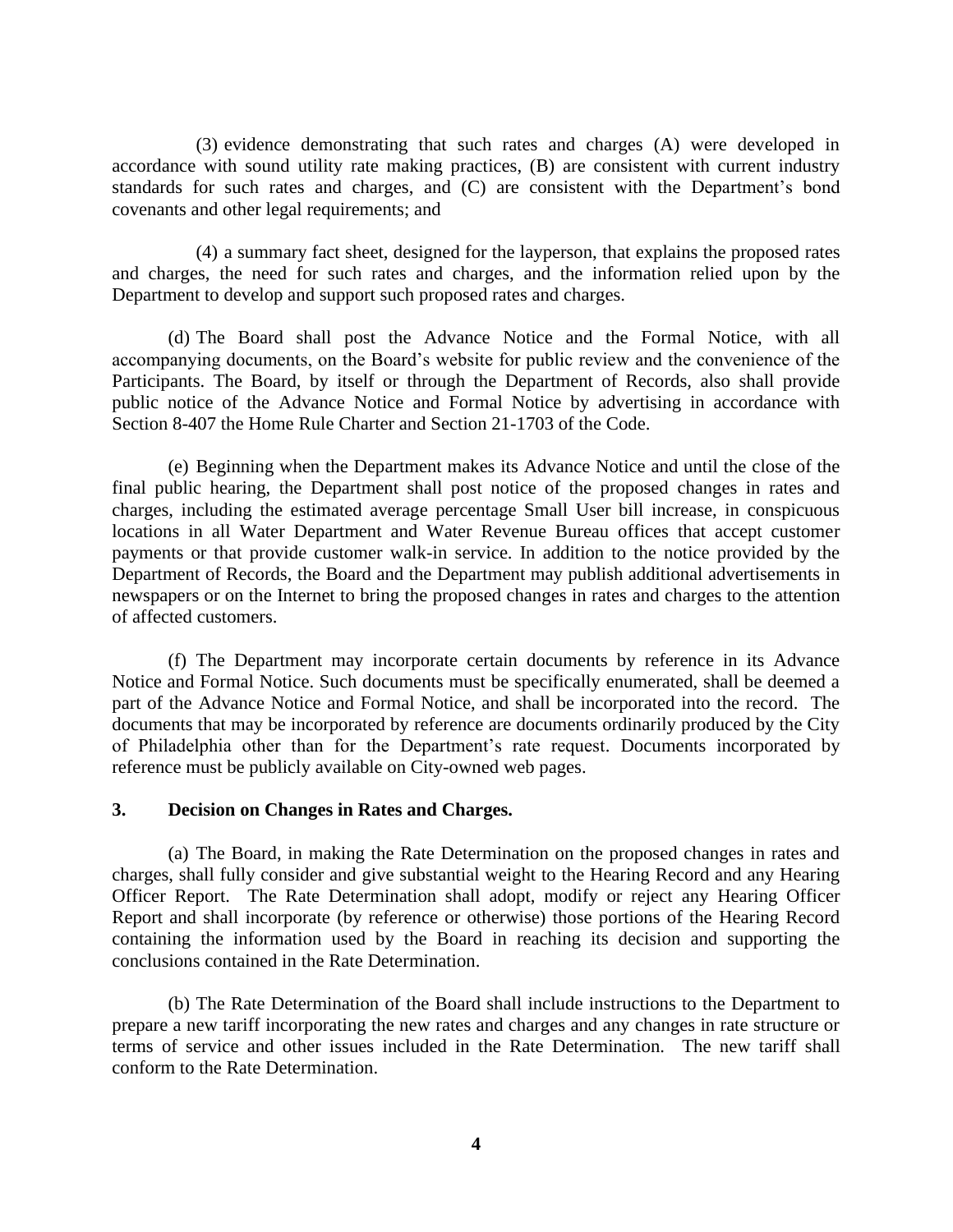(c) The Rate Determination of the Board shall be filed with the Department of Records, shall be posted on the Board's website and shall be sent to all Participants.

(d) The effective date of the changes in the rates and charges shall be the date set in the Rate Determination, but shall not be sooner than ten (10) days after the Department files the new rates and charges with the Department of Records.

**4. Computation of Time.** In computing any time(s) set forth in these Regulations, days shall mean calendar days unless otherwise stated. If the last day is a Saturday, Sunday or a legal holiday for the City of Philadelphia, the Commonwealth of Pennsylvania or the United States of America, the deadline shall be the next business day.

**5. Conformity with Existing Law.** Nothing contained in these Regulations shall be deemed to overrule or annul any existing provisions of the Home Rule Charter or the Code.

**6. Severability.** If any provision, paragraph, word or section of these Regulations is invalidated by any court of competent jurisdiction, the remaining provisions, paragraphs, words and sections shall not be affected and shall continue in full force and effect.

# **B. General Rate Proceedings**

The following provisions apply to all General Rate Proceedings.

# **1. Hearing Officer.**

(a) An independent Hearing Officer shall be appointed by the Board, which appointment shall take effect, pursuant to a formal City contract with the Board, on or after the date of the Advance Notice.

(b) The Hearing Officer shall have the power and authority to:

(1) Schedule conferences that the Board or Hearing Officer deems appropriate;

(2) In consultation with the Board, schedule all public hearings and technical review hearings, including time and locations of such hearings;

(3) Conduct and preside over all public hearings and technical review hearings;

(4) Make all procedural rulings necessary to conduct a fair, impartial and expeditious hearing process, including the exclusion of irrelevant or redundant testimony or evidence;

(5) Issue and modify a plan and schedule for discovery, submission of Participant testimony and briefs, issuance of the Hearing Officer Report, and submission of Participant exceptions;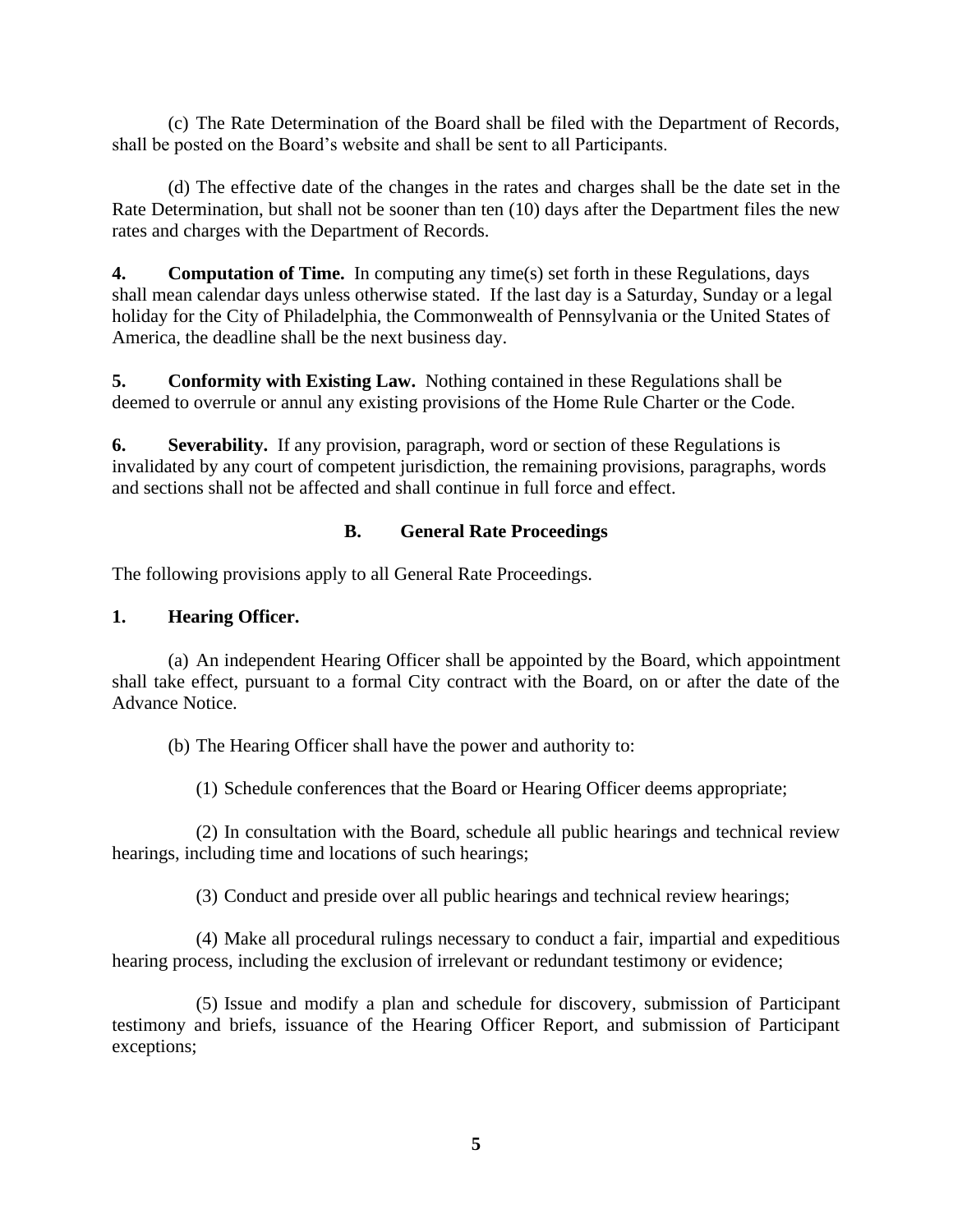(6) Make rulings with regard to all objections to information requests including those related to privilege, relevance, timing, scope, expense, extent and/or unreasonable burden associated with responding to such requests;

(7) In conjunction with Department staff, post on the Board's website all written information submitted during the Rate Proceeding; and

(8) Prepare and submit the Hearing Officer Report to the Board and all Participants.

(c) Any Hearing Officer appointed by the Board shall be paid reasonable compensation as negotiated with the Board, pursuant to a formal City contract.

(d) The Board or its Chair may designate a Board member or other impartial person to handle certain Hearing Officer tasks, such as presiding over a hearing.

# **2. Public Advocate.**

(a) A Public Advocate shall be appointed by the Board, effective no later than the date of the Advance Notice. The Public Advocate shall be a Participant in the Rate Proceeding.

(b) The Public Advocate shall be paid reasonable compensation as negotiated with the Board, pursuant to the formal City contract. The contract shall include a budget permitting the Public Advocate to be compensated for its services and costs and reimbursed for reasonable expenses of hiring experts to analyze, prepare testimony, and participate in hearings concerning the Department's proposed rates and charges and service-related issues relevant to rates and charges.

# **3. Technical Expert.**

(a) The Board may hire or appoint a Technical Expert to advise the Board on the Department's proposed rates and charges and directly related issues. Unless the Technical Expert is a City employee, the terms shall be set forth in a formal City contract with the Board.

(b) The Technical Expert shall be paid reasonable compensation as negotiated with the Board, pursuant to the formal contract if the Technical Expert is not a City employee.

# **4. Public Hearings.**

(a) The Board, or a designated member or Hearing Officer on its behalf, shall hold public hearings for the following purposes:

(1) to ensure an open and transparent Rate Proceeding;

(2) to make Departmental personnel available to answer relevant questions about the proposed changes in rates and charges;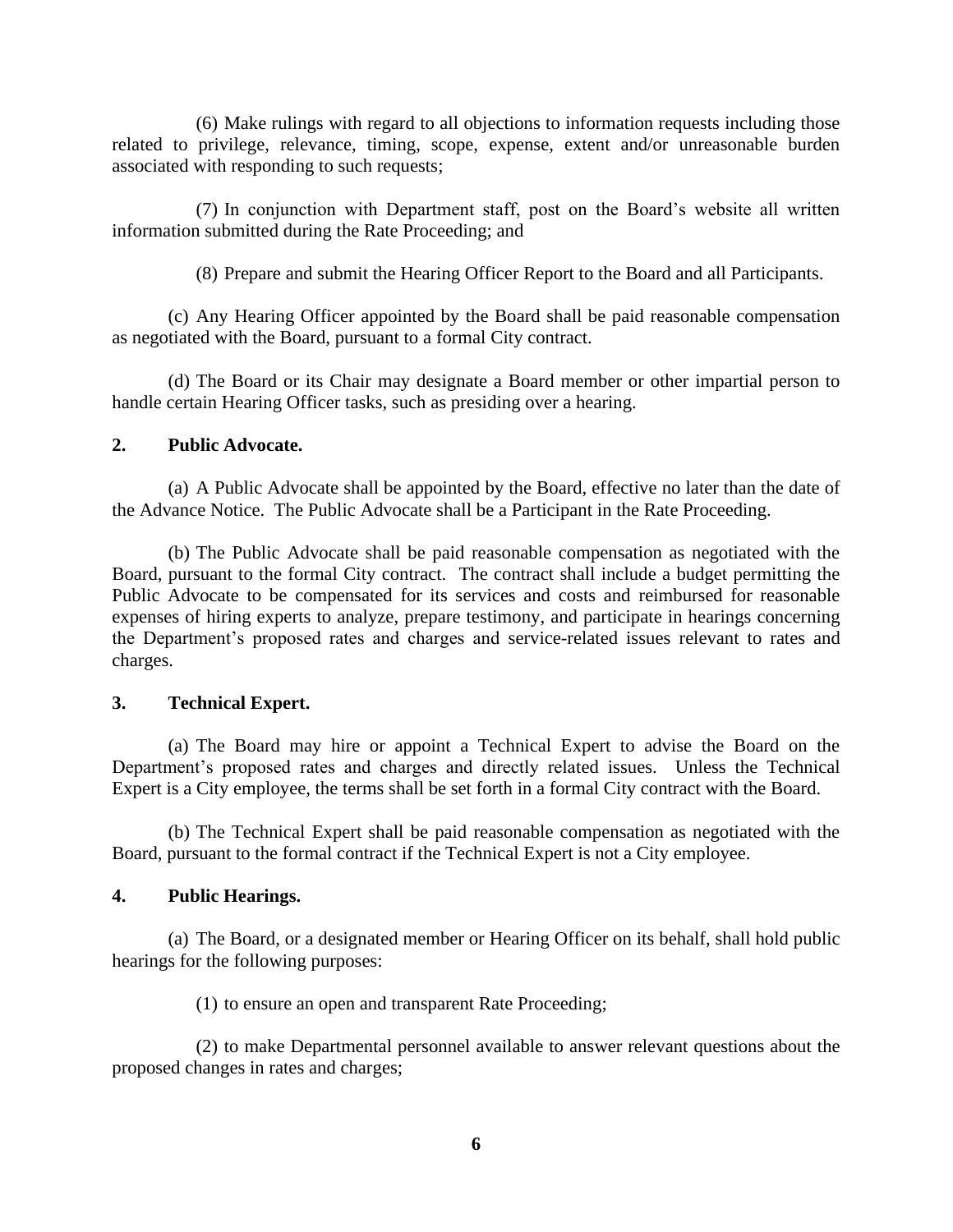(3) to permit the Department and any person or entity affected by the proposed rates and charges to provide information to the Board regarding any change in rates or charges as proposed by the Department; and

(4) to assist the Board in the collection of information relevant to the Department's proposed changes in rates and charges.

(b) Generally, except as may be required to ensure a thorough and fair Rate Proceeding and a full Hearing Record, the public hearings shall be held at least ten (10) days and no more than sixty (60) days after the Formal Notice.

(c) A minimum of four (4) public hearings shall be held. Additional public hearings may be scheduled by the Board or Hearing Officer at the Board's discretion.

(d) Notice of public hearings shall be advertised on the Board's website, in at least one daily newspaper with substantial circulation in the City, and, as feasible, also in newspapers with community circulation at least three (3) days prior to any such hearing.

(e) Each Public Hearing shall begin with a brief presentation by the Department summarizing its proposed rates and charges and the reasons supporting them.

(f) Participation at Public Hearings.

(1) Members of the public may provide written submissions to the Board prior to or at any public hearing. Any submissions must be signed and submitted in person, electronically, or by mail to the Board at or before the public hearing at which the written submissions are to be entered into the record. Members of the public also may make written submissions at any time before the close of the record. The Board shall post instructions for submitting written information, including an address for first-class mail and any restrictions on length or format on its website.

(2) Members of the public may also provide information orally at a public hearing. Time limits for such presentations may be established by the Hearing Officer as appropriate. Members of the public who desire to provide information orally at a public hearing shall sign a log-in sheet at the hearing, as provided by the Hearing Officer or other presiding officer, who may exclude from a public hearing any person who poses a threat to the safety of any other person or who interferes with the presiding officer's ability to conduct a fair and orderly hearing.

(g) Information and comments provided in oral or written form shall become part of the record used by the Hearing Officer to develop the Hearing Officer Report.

(h) A stenographic record shall be made of all public hearings.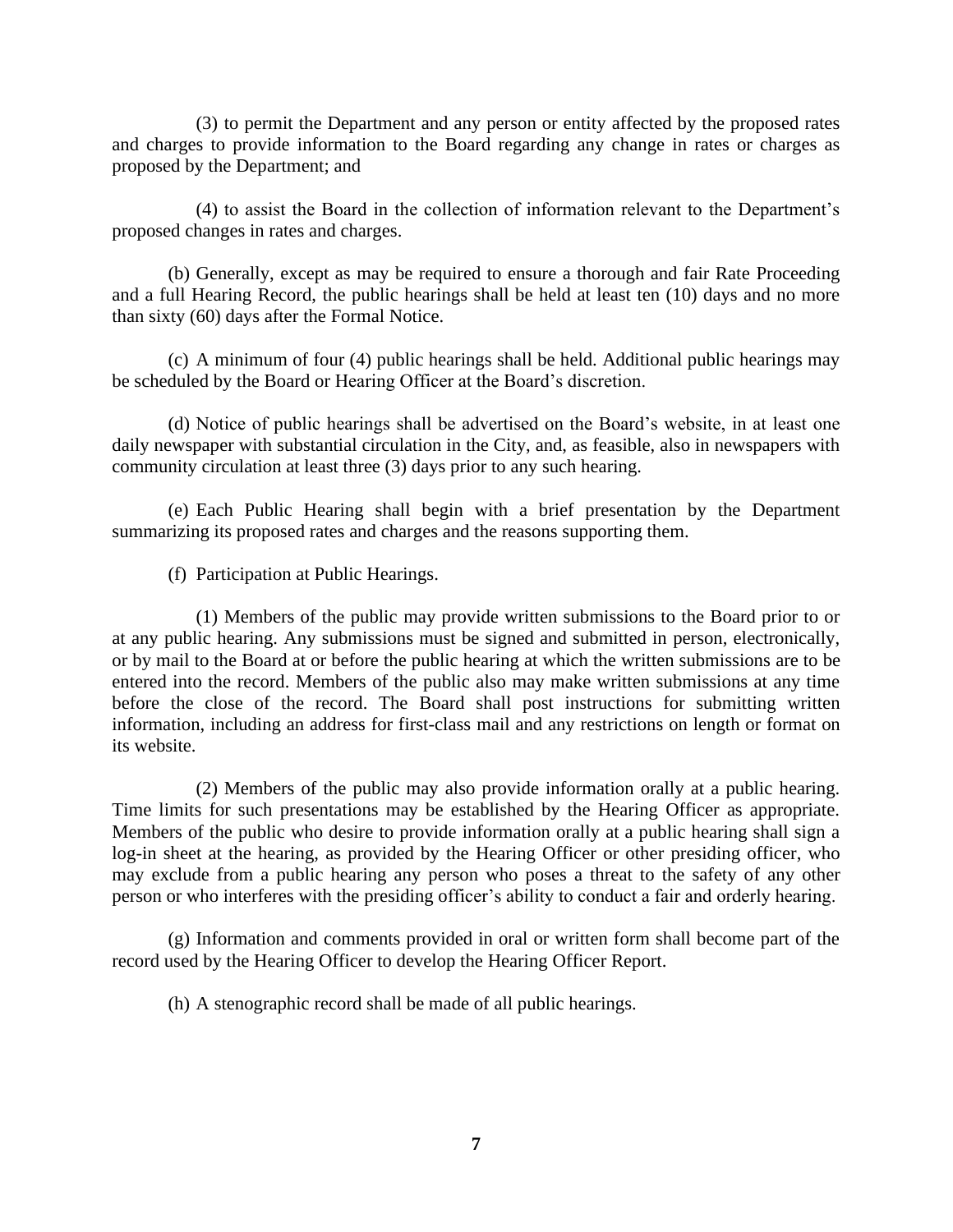# **5. Technical Review.**

(a) Procedure.

(1) The Hearing Officer, or a designated member of the Board on its behalf, shall schedule and preside over the technical review process of the Rate Proceeding, including:

- (i) the submission of Participant testimony;
- (ii) the conduct of technical review hearings;
- (iii) the submission of Participant briefs;
- (iv) the preparation and submission of the Hearing Officer Report;
- (v) the submission of Participant exceptions to the Hearing Officer Report; and

(vi) such additional aspects of the technical review process as the Board or Hearing Officer may determine to be necessary for a rigorous and thorough assessment of potential changes in rates and charges (and related issues) and the establishment of a full Hearing Record.

(2) Notice of technical review hearings shall be duly advertised, except that once a technical review hearing has been convened, the hearing may be continued to another time, date or location by the Hearing Officer or other presiding officer without any additional notice except to the Participants and by announcement at the technical review hearing to be continued.

(3) A stenographic record shall be made of all technical review hearings.

(4) Generally, except as may be required to ensure a thorough and fair Rate Proceeding and a full Hearing Record, the technical review hearings shall be held at least ten (10) days and no more than seventy (70) days after the Formal Notice.

(b) Information Exchange.

(1) Subject to the direction of the Board, or a designated member or Hearing Officer on its behalf, Participants shall be permitted to propound information requests regarding any matter, not privileged, that is relevant to the proceeding. The Board, or a designated member or Hearing Officer on its behalf, may limit discovery (i) as to subject matter that is privileged, (ii) to the extent the information request is unreasonably burdensome (e.g., because of time, extent or expense related to producing the information requested) and/or (iii) to the extent the request is otherwise objectionable.

(2) Information requests to any Participants must be in writing. A Participant may begin to make information requests as soon as it has registered with the Board.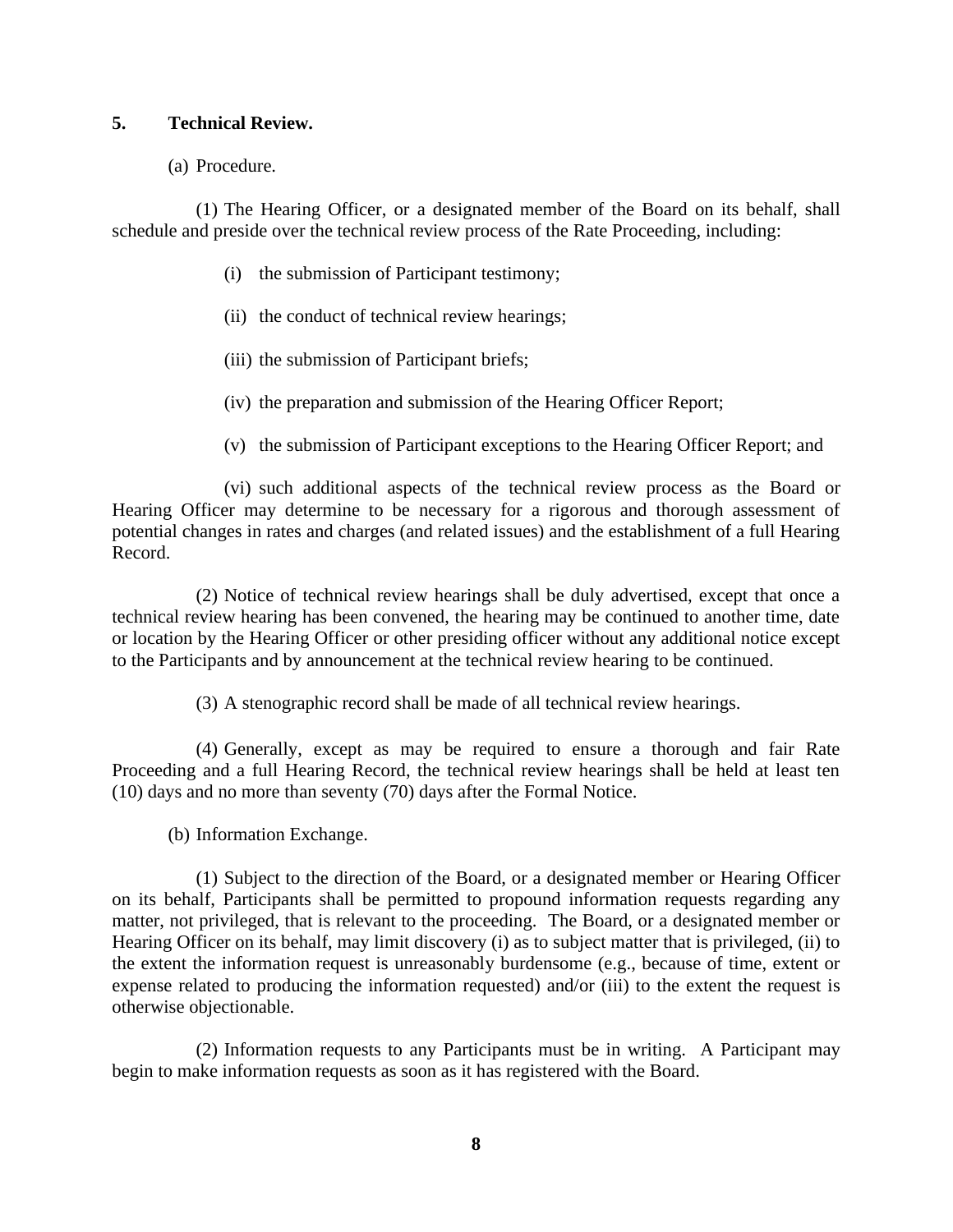(3) Responses to requests for information shall be timely provided by the responding party to all Participants, submitted to the Board and any Hearing Officer and posted on the Board's website. Participants may, but are not required to, supply each other with paper copies of responses. The Board or Hearing Officer shall have discretion to make changes to these general rules as circumstances require.

(4) Any objections to information requests shall be served on all Participants and the Hearing Officer within three (3) business days after receipt of the request, unless the Board, or a designated member or Hearing Officer on its behalf, extends the time for objections for good cause shown.

(5) The Hearing Officer shall not be bound by formal rules of procedure but shall generally employ procedural standards analogous to those utilized in utility ratemaking proceedings at the Pennsylvania Public Utility Commission.

# **6. Hearing Record.**

(a) Completion of Hearing Record:

(1) Following the conclusion of technical review hearings, any Participant wishing to do so may file its brief according to the schedule promulgated by the Hearing Officer. The Hearing Officer shall thereafter complete and file the Hearing Officer Report with the Board. The Hearing Officer Report and Participant briefs shall be posted on the Board's website and shall become part of the Hearing Record.

(2) Any Participant may file exceptions to the Hearing Officer Report according to the schedule promulgated by the Hearing Officer. The Participant shall identify any discussion or recommendation to which exception is taken and the supporting reasons for the exceptions, and/or indicate that its position has been misstated, that a false impression was created, or that an error or omission has been made. The exceptions shall be posted on the Board's website and shall become part of the Hearing Record.

(b) The Hearing Record shall consist of the following:

(1) The Advance Notice and Formal Notice, including any supporting documents and any documents incorporated by reference as part of the documents submitted with the Advance Notice or Formal Notice.

(2) Evidence of proper advertising and posting as required by the Regulations and other applicable law.

(3) All information accepted into the record by the Board or Hearing Officer, from both the public hearings and the technical review hearings, including written statements from members of the public, Participant responses to information requests, and Participant testimony.

(4) The stenographic record of the public hearings and technical review hearings.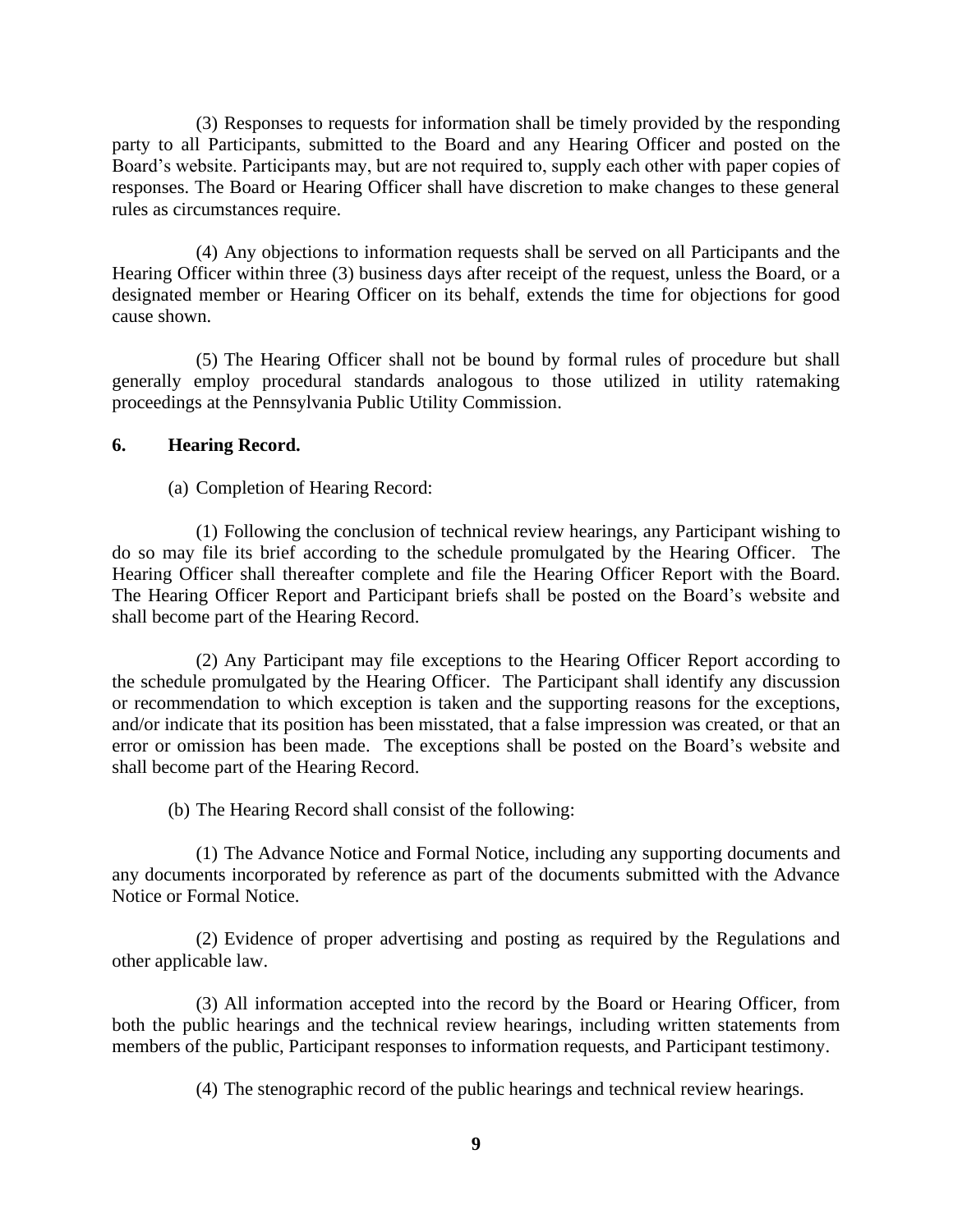(5) The Hearing Officer Report.

(6) Briefs, exceptions, and other arguments submitted by the Participants, except and to the extent stricken by the Board or Hearing Officer for good cause.

# **C. TAP-R Reconciliation Proceedings**

The following provisions apply to all TAP-R Reconciliation Proceedings.

# **1. Initiation of TAP-R Reconciliation Proceedings.**

(a) The Department shall initiate a TAP-R Reconciliation Proceeding by filing an Advance Notice with the Board and City Council at least ninety (90) days prior to the proposed effective date of the new rates, or at such earlier times as the Board may prescribe. The Advance Notice will include a preliminary proposed Reconciliation Statement and will be contemporaneously served upon Participants in the Department's most recent General Rate Proceeding and posted on the Board's website.

(b) The Department's Formal Notice shall include a final proposed Reconciliation Statement.

(c) The Reconciliation Statement shall identify the persons responsible for preparing the data and documentation submitted with the Reconciliation Statement and include: (1) the new TAP-R and all rates and charges that will increase or decrease because of the new TAP-R, (2) supporting calculations for the new TAP-R in accordance with the formula approved by the Board in the most recent General Rate Proceeding; (3) underlying data and assumptions utilized in determining the proposed TAP-R; and (4) a bill comparison showing the effects of the revised rates on bills for typical Small User Customers.

(d) The Advance Notice and Formal Notice and the proposed changes in rates and charges shall be posted and advertised in accordance with Section II.A.2(d) and (e) of these Regulations.

# **2. Flexibility of Proceedings.**

(a) The Board shall have flexibility in TAP-R Reconciliation Proceedings to set an expedited schedule as compared to a General Rate Proceeding; to schedule one or more public hearings; to retain or consider appropriate alternatives to the appointment of a Hearing Officer, Public Advocate, and Technical Expert pursuant to Sections II.B.1-3 hereof, with adjustments in the scope of services as the Board may deem appropriate; and to establish (or delegate to the Hearing Officer to establish) appropriate procedures to ensure that the TAP-R Reconciliation Proceeding review process remains open and transparent.

(b) Procedures for TAP-R Reconciliation Proceedings shall, at a minimum: ensure that the person designated to serve as the Hearing Officer or other presiding officer is independent of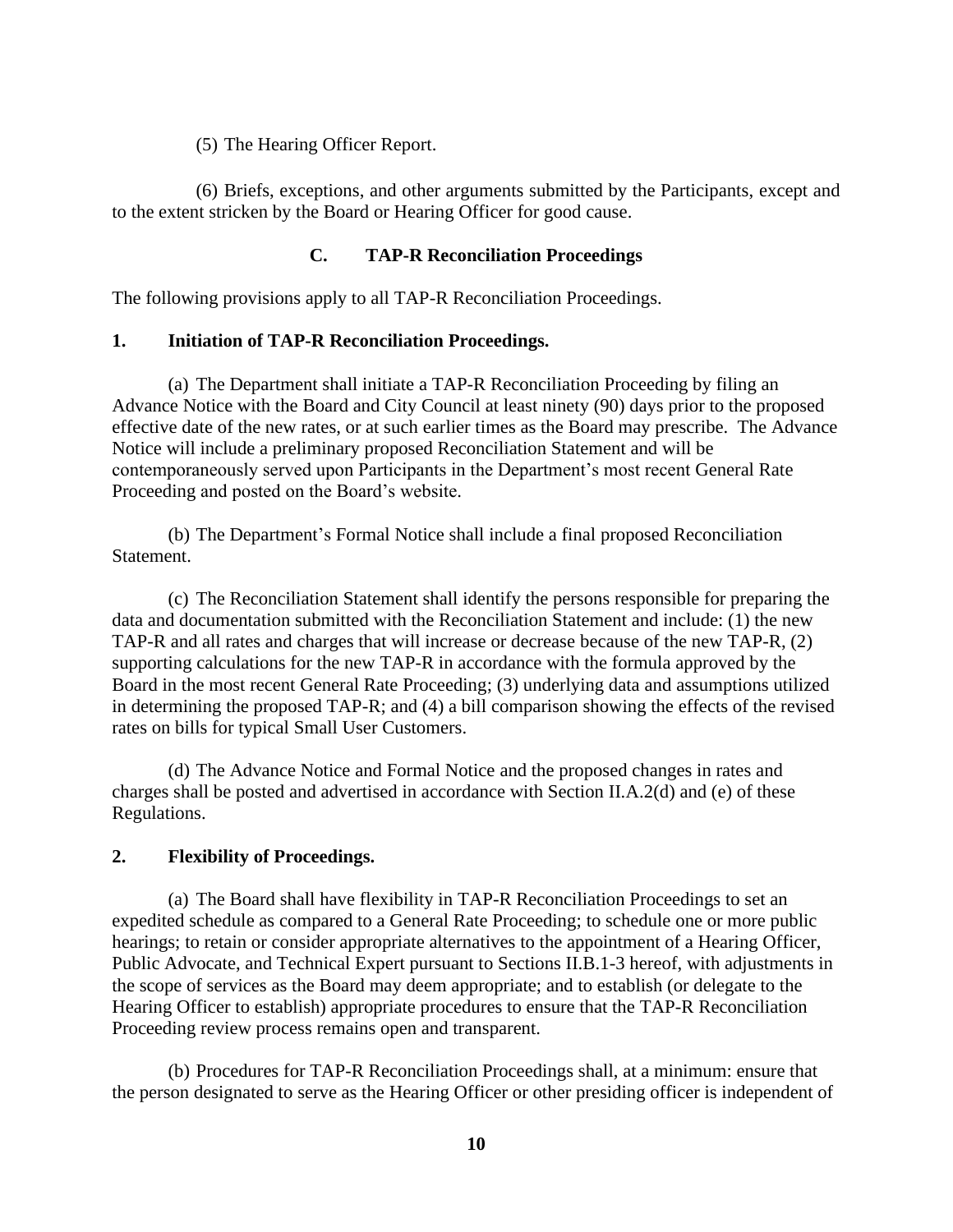the Participants to the proceeding; provide Participants rights to receive and exchange requested information that is not privileged and that is relevant to the calculation of the proposed TAP-R; afford Participants the opportunity to participate in technical review hearings or conferences; and permit Participants to submit written arguments.

(c) The effective date of the new TAP-R shall be the date set by the Board in its Rate Determination, but not be sooner than ten (10) days after the Department files the new TAP-R approved by the Board with the Department of Records. The TAP-R approved in the most recent rate proceeding shall remain in effect until the effective date of the new TAP-R approved by the Board.

# **3. Hearing Record.**

(a) The Board shall ensure that a full and complete Hearing Record is established in TAP-R Reconciliation Proceedings.

(b) The Hearing Record shall consist of the following:

(1) The Advance Notice and Formal Notice, including any supporting documents and any documents incorporated by reference as part of the documents submitted with the Advance Notice or Formal Notice.

(2) Evidence of proper advertising and posting as required by the Regulations and other applicable law.

(3) All information accepted into the record by the Board or Hearing Officer, from both the public hearings and the technical review hearings and conferences, including written statements from members of the public, Participant responses to information requests, and Participant testimony.

(4) The stenographic record of the public hearings and technical review hearings and conferences.

(5) Any Hearing Officer Report.

(6) Any Briefs, exceptions, written statements, and arguments submitted by Participants, except and to the extent stricken by the Board or Hearing Officer for good cause.